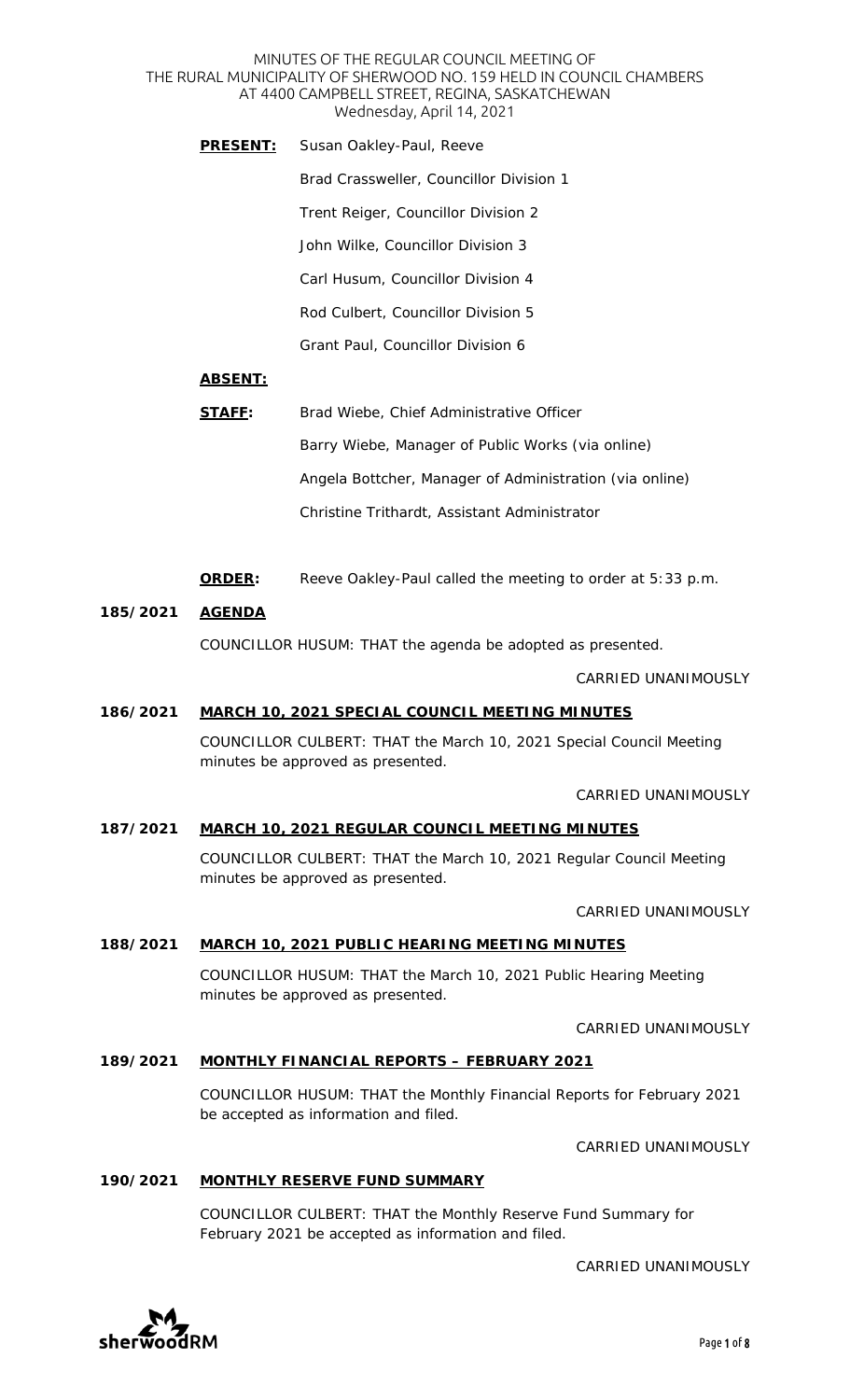#### MINUTES OF THE REGULAR COUNCIL MEETING OF THE RURAL MUNICIPALITY OF SHERWOOD NO. 159 HELD IN COUNCIL CHAMBERS AT 4400 CAMPBELL STREET, REGINA, SASKATCHEWAN Wednesday, April 14, 2021

### **191/2021 2021 INTERIM BUDGET REPORT**

COUNCILLOR CULBERT: THAT the 2021 Interim Budget Report ending February 28, 2021 be accepted as information and filed.

CARRIED UNANIMOUSLY

#### **192/2021 LIST OF ACCOUNTS FOR REVIEW**

COUNCILLOR CRASSWELLER: THAT cheque numbers 19276 to 19357 totaling \$104,817.62 for March 2021, as outlined in the List of Accounts for Review attached to and forming part of these minutes be approved; and,

THAT the Payroll and Electronic Funds Transfer for February 2021 totaling \$152,908.22 be ratified.

CARRIED UNANIMOUSLY

#### **193/2021 PUBLIC WORKS OPERATIONS AND PROJECTS UPDATE - MARCH**

COUNCILLOR WILKE: THAT the March Public Works Operations and Projects Update report be accepted as information and filed.

CARRIED UNANIMOUSLY

### **194/2021 TEMPORARY MEDIAN CROSSING SIGNS AT THE BYPASS**

COUNCILLOR HUSUM: THAT the Temporary Median Crossing Signs at the Bypass Report be accepted as information and filed.

CARRIED UNANIMOUSLY

# **195/2021 BYLAW NO. 06/21 – A BYLAW TO AMEND THE RM OF SHERWOOD ZONING BYLAW NO. 18/17**

COUNCILLOR CULBERT: THAT Bylaw No. 06/21 - A Bylaw to amend the RM of Sherwood Zoning Bylaw No. 18/17, be read a first time.

CARRIED UNANIMOUSLY

# **196/2021 DISCRETIONARY USE APPLICATION DPA 21-001 FOR A RECYCLING, AND SALVAGE YARD (AUTO SALVAGE, REPAIR AND RECYCLING) AT LOT 2, BLK/PAR 1-PLAN 92R06235 EXT. 68, NE-14-18-20-W2M (3140 PASQUA ST N)**

COUNCILLOR HUSUM: THAT Discretionary Use Application 21-001 for an Automotive Recycling, Repair and Salvage at Lot 2, Blk/Par 1 Plan 92R06235 Ext. 68, NE-14-18-20-W2M (3140 Pasqua Street N) be approved with the following conditions:

- 1. The Intended use for Automotive Recycling, repair and salvage. Any other use shall require a separate development permit or discretionary use approval from council.
- 2. That this site shall be developed in accordance with the site plan attached to the development permit.
- 3. The lot is to be kept free from refuse and not cause a nuisance at all times (Bylaw 07/15).
- 4. The applicant must submit an approach construction application prior to construction of any new approaches.
- 5. Prior to operations commencing, the applicant is required to implement measures for screening and aesthetic improvements. These measures may include solid fencing, berming, vegetative planting, or landscape material, or any combination of the above at least 2m in height.
- 6. The applicant is required to submit for approval a site grading and drainage plan for any site changes being made. Drainage shall be

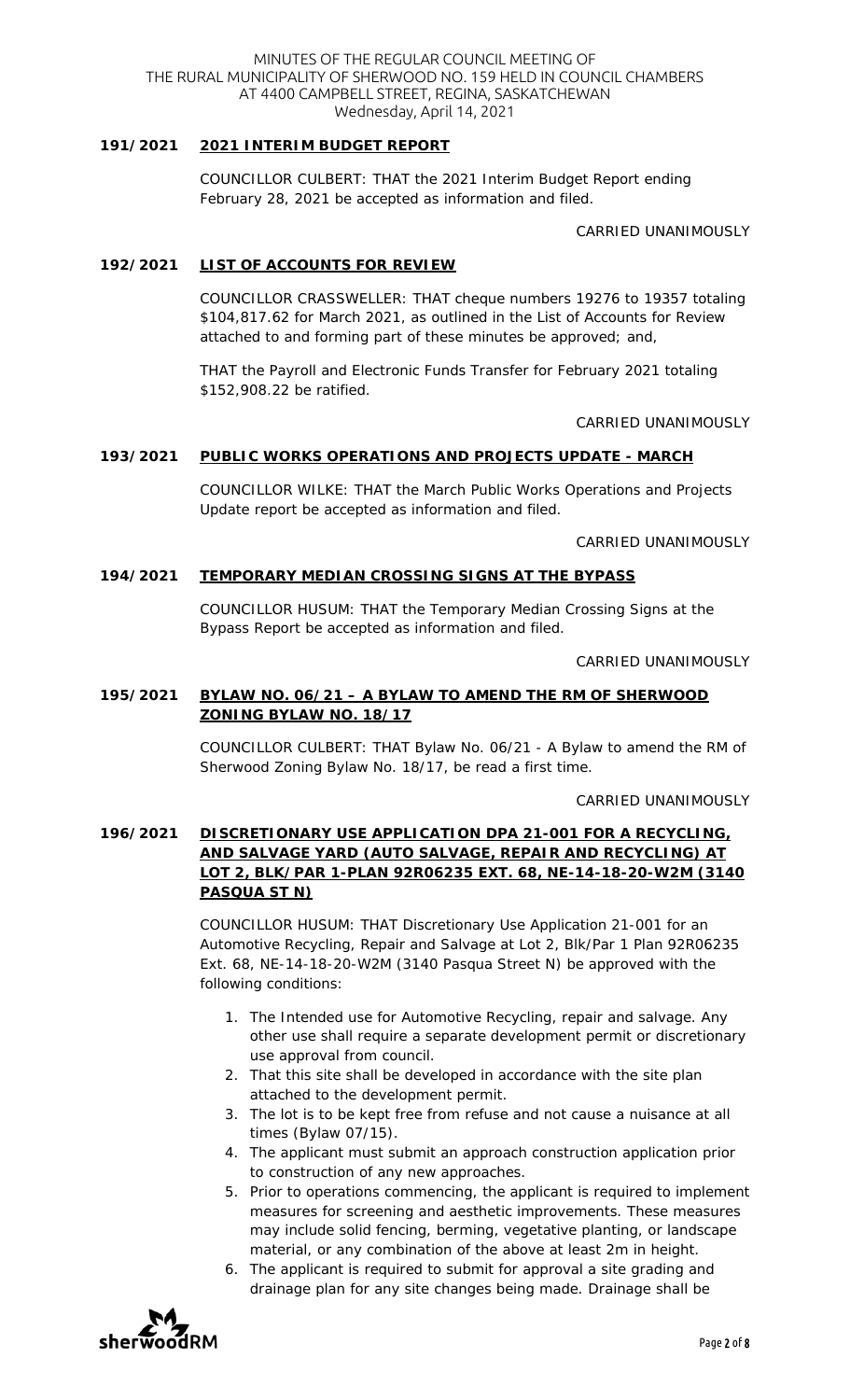# **Resolution No. 196/2021 continued**

maintained on-site and not negatively affect adjacent properties. Natural drainage shall not be affected by stockpiled materials. Any revisions to existing grading and drainage shall require a professional engineered grading and drainage plan.

- 7. This permit is subject to the standards and requirements of Provincial Regulations, and all other applicable bylaws and requirements.
- 8. Stockpiled materials shall not exceed the height of perimeter fencing or be viewable from public roadways.
- 9. The Facility is required to monitor leachate and address, if necessary. Any change in operations will require approval from the Ministry of Environment.
- 10.Site operations shall follow the Ministry of Environment Construction and Demolition Waste Management and Disposal guidelines attached to the development permit approval.

CARRIED UNANIMOUSLY

# **197/2021 DISCRETIONARY USE DPA 21-002 FOR A RELIGIOUS INSTITUTION & COMMUNITY CENTRE LOCATED AT SE 24-17-19-W2M BLK/PAR E-PLAN 64R40422**

COUNCILLOR HUSUM: THAT Discretionary Use DPA-21-002 for a Religious Institution at SE 24-17-19-W2M Blk/Par E-Plan 64R40422 be **approved** with the following conditions:

- 1. That the site shall be developed in accordance with the approved site plan and that the intended use of the building is for a religious institution and community centre.
- 2. Drainage shall be maintained on-site and not negatively affect adjacent properties. The provision of a site grading and drainage plan prepared by a professional engineer indicating proposed final elevations. The drainage plan shall be to the satisfaction of the Municipality and the Regina Bypass and is to be prepared at the cost of the developer. A building permit shall not be approved prior to the completion and acceptance of the drainage and grading plan [Section 169(2) of the Planning and Development Act, 2007]
- 3. The lot be kept free of refuse, and activities on-site shall not be a nuisance as per Bylaw 07-15.
- 4. Compliance with the comments provided by the Ministry of Highways and Regina Bypass Group as attached.
- 5. Construction of building shall not commence until a building permit has been issued
- 6. Prior to operation, details regarding water and sewage facilities must be submitted to and approved by Saskatchewan Health Authority including but not limited to: protection from contamination, treatment methods, results of water quality testing, and type of sewage disposal system.
- 7. The landowner is responsible for all costs of the servicing and development of the property, including any fees and requirements stipulated by the City of Regina, pursuant to the Extra Municipal Servicing Policy.
- 8. A landscaping plan shall be prepared by a professional landscape architect and submitted to the Rural Municipality of Sherwood for approval and a deposit consisting of 100% of the cost of landscaping prior to a building permit approval.
- 9. Provide the R.M. a plan to improve aesthetics at the site. These measures may include solid fencing, berming, vegetative planting, or landscape material, or any combination of the above at least 2m in height.

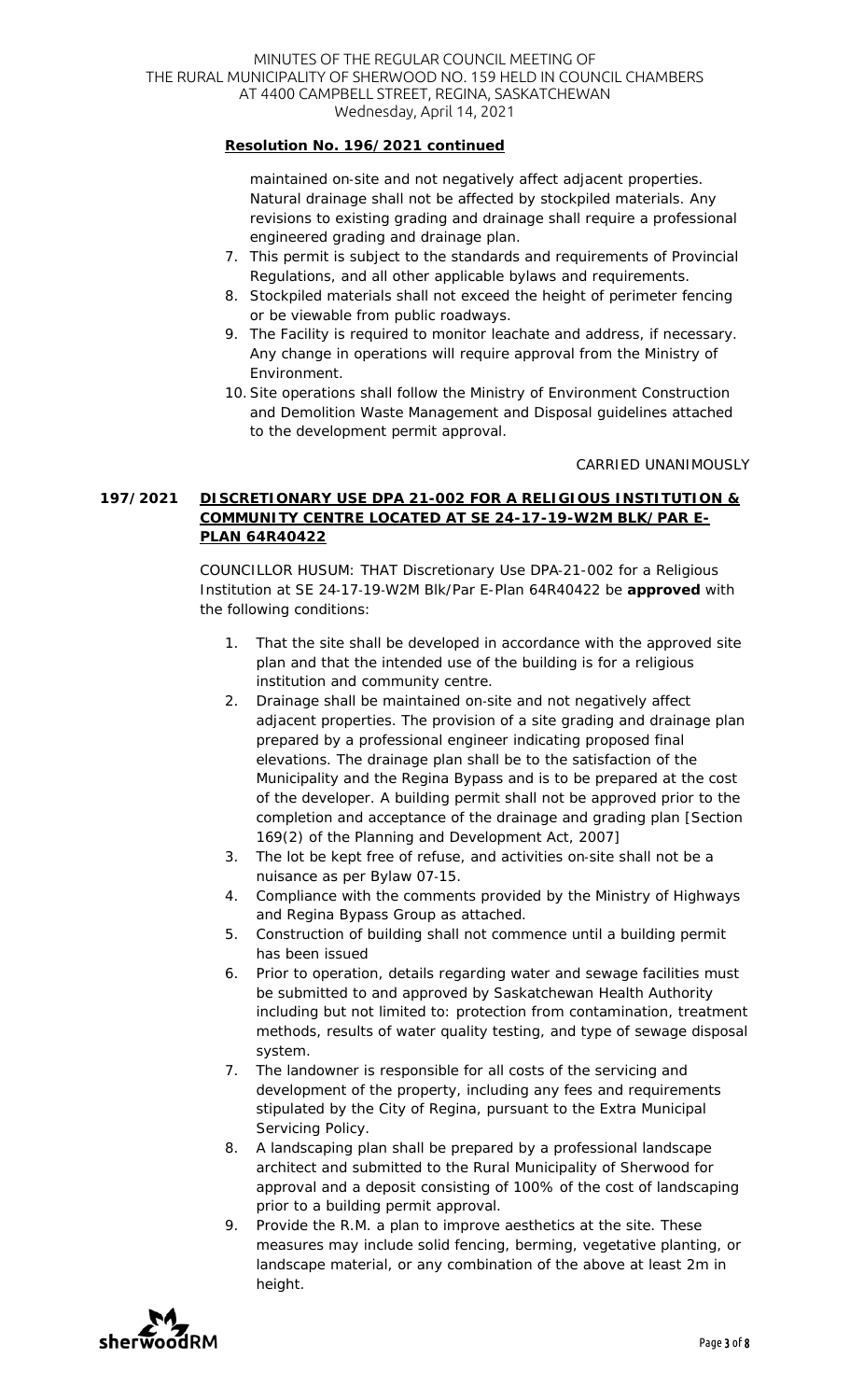# **Resolution No. 197/2021 continued**

- 10. Applicant shall submit a lighting plan to be approved by the RM Planning Department. All outside lighting shall be directed downward and not negatively impact neighboring residential sites use and/or enjoyment of surrounding lands.
- 11. Access to site must be from the existing approach from South Plains Road West. Any changes shall require an application to the Ministry of Highways.
- 12. Permits for potable water systems must be obtained through the Water Security Agency and constructed to applicable standards.

CARRIED

### **198/2021 DP 21-004 DISCRETIONARY USE DEVELOPMENT PERMIT APPLICATION FOR A RAIL LOADING AND TRUCK RECEIVING FACILITY AT 220522 FRONT STREET, NE 30-18-20-W2 PLAN DA251 EXT 51**

COUNCILLOR CULBERT: THAT Discretionary Use DPA-21-004 for a Rail Loading and Truck Receiving Facility at 220522 Front Street, NE 30-18-20-W2 Plan DA251 Ext 51 be **approved** with the following conditions:

- 1. That the site is developed in accordance with the site plan attached to the development permit.
- 2. This permit allows for construction of a Rail Loading and Truck Receiving Facility in accordance with the attached site plan. Any other proposed use may require a separate development permit or discretionary use approval from Council. A pre-application meeting with the Planner and Development Officer will be required to verify use.
- 3. That all building elevations are above the estimated peak water level to a safe building elevation as determined by WSA, if required.
- 4. That all drainage is contained on site and does not affect adjacent properties. Any changes to the site drainage and grading shall require an approved engineer stamped grading and drainage plan.
- 5. This permit is subject to the standards and requirements of Provincial regulations and requirements and other applicable municipal bylaws.
- 6. The lot is to be kept free of refuse and not cause a nuisance at all times (Bylaw 09-15).
- 7. Construction may not commence until a building permit has been issued.
- 8. Building foundations must follow the recommendations in a Geotechnical Report.
- 9. All utilities shall be contacted to ensure facilities are not affected. Applicants are required to call Sask 1st Call if they are planning to dig or excavate: 1-866-828-4888, from a cell phone #4888, or visit www.sask1stcall.com.

CARRIED

#### **199/2021 RECESS**

COUNCILLOR HUSUM: THAT this meeting recess at 6:42 p.m.

CARRIED UNANIMOUSLY

# **RECONVENE**

REEVE OAKLEY-PAUL: THAT this meeting reconvene into regular session at 6:57 p.m.

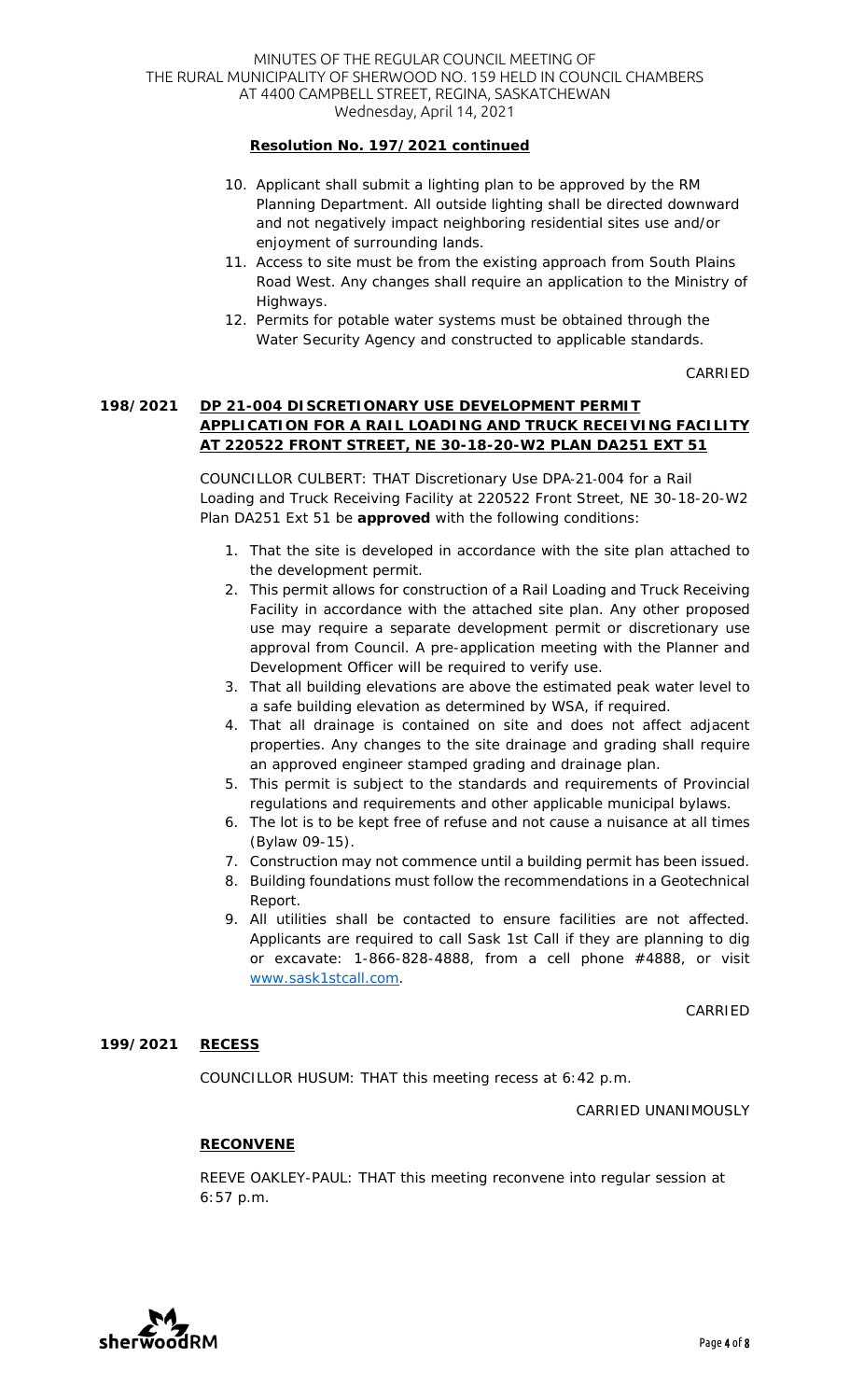# **200/2021 SASKATCHEWAN SAFETY COUNCIL (SSC) – SERVICING AGREEMENT DECISION**

COUNCILLOR CRASSWELLER: THAT the Servicing Fees in the Saskatchewan Safety Council Servicing Agreement be approved as attached to reflect the final figures from the Development Levy Study and that the Reeve and CAO are designated to sign the final agreement.

CARRIED UNANIMOUSLY

# **201/2021 BYLAW NO. 07/21 – A BYLAW TO ALLOW AND REGULATE REGIONAL RIDESHARE BUSINESS**

COUNCILLOR WILKE: THAT Bylaw No. 07/21 - A Bylaw to Allow and Regulate Regional Rideshare Business, be read a first time.

CARRIED UNANIMOUSLY

# **202/2021 BYLAW NO. 07/21 – A BYLAW TO ALLOW AND REGULATE REGIONAL RIDESHARE BUSINESS**

COUNCILLOR HUSUM: THAT Bylaw No. 07/21 - A Bylaw to Allow and Regulate Regional Rideshare Business, be read a second time.

CARRIED UNANIMOUSLY

# **203/2021 BYLAW NO. 07/21 – A BYLAW TO ALLOW AND REGULATE REGIONAL RIDESHARE BUSINESS**

COUNCILLOR HUSUM: THAT Bylaw No. 07/21 - A Bylaw to Allow and Regulate Regional Rideshare Business, be given three readings at this meeting.

CARRIED UNANIMOUSLY

# **204/2021 BYLAW NO. 07/21 – A BYLAW TO ALLOW AND REGULATE REGIONAL RIDESHARE BUSINESS**

COUNCILLOR CULBERT: THAT Bylaw No. 07/21 - A Bylaw to Allow and Regulate Regional Rideshare Business, be read a third time and hereby adopted.

#### CARRIED UNANIMOUSLY

# **205/2021 APRIL.2021 UPDATE – ADMINISTRATION & FINANCE**

COUNCILLOR PAUL: THAT the April 2021 Administration & Finance Update report be accepted as information and filed.

CARRIED UNANIMOUSLY

# **206/2021 FIRE DISPATCH INVOICE 2020-00200**

COUNCILLOR HUSUM: THAT Accounts Receivable Invoice # 2020-00200 in the amount of \$1,695.61 for a fire dispatch call on Accounts Receivable Account No. BRA001 be transferred to Tax Roll No. 776 000.

#### CARRIED UNANIMOUSLY

# **207/2021 FIRE DISPATCH INVOICE 2019-00333 & 2019-00334**

COUNCILLOR CULBERT: THAT the remaining balance of \$15,397.84 on Accounts Receivable Account No. MON001 for fire calls at SE 24-17-19-W2 be transferred to Tax Roll No. 648 000.

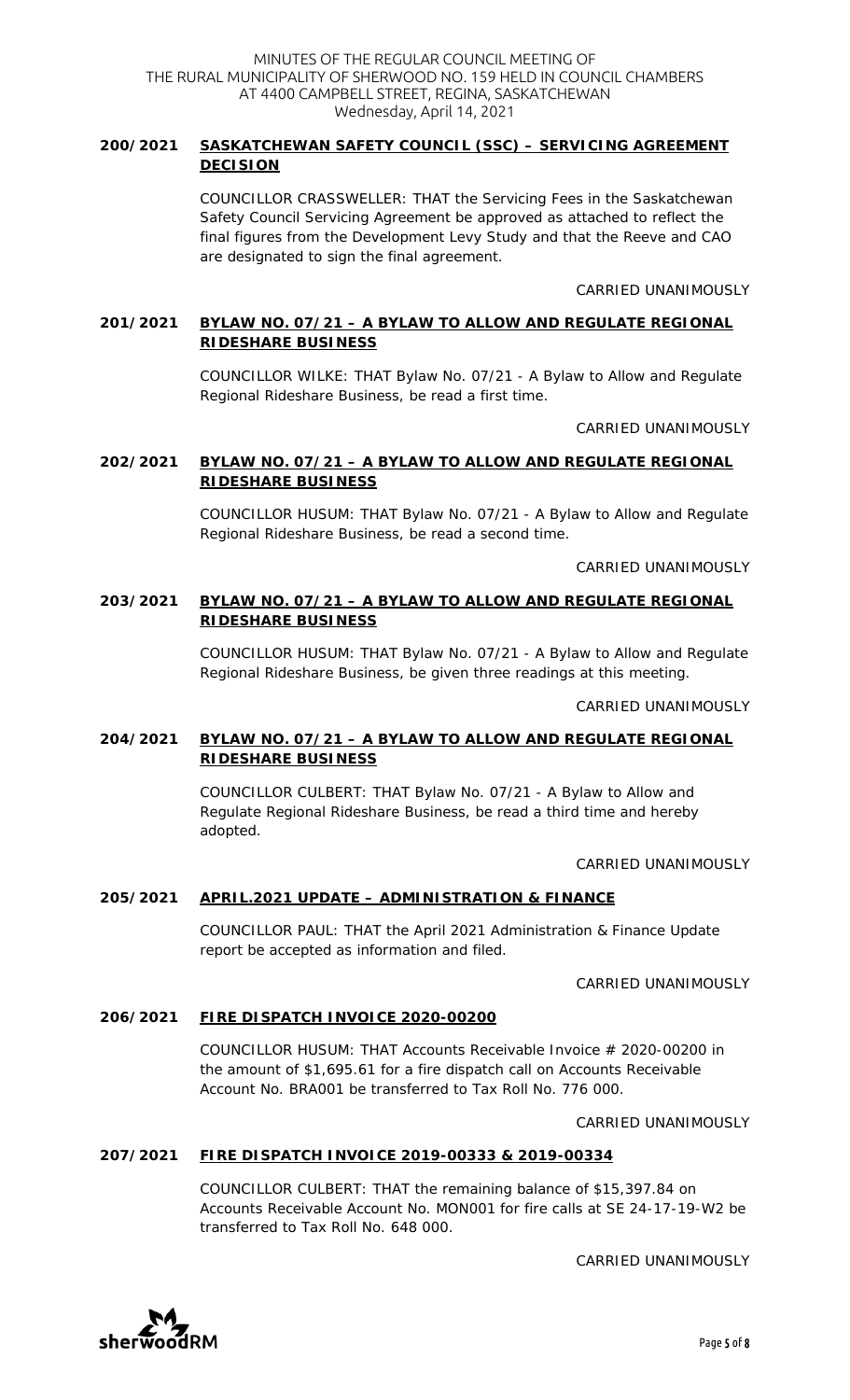MINUTES OF THE REGULAR COUNCIL MEETING OF THE RURAL MUNICIPALITY OF SHERWOOD NO. 159 HELD IN COUNCIL CHAMBERS AT 4400 CAMPBELL STREET, REGINA, SASKATCHEWAN Wednesday, April 14, 2021

# **208/2021 WHITE BUTTE REGIONAL PLANNING COMMITTEE**

COUNCILLOR HUSUM: THAT the White Butte Regional Planning Committee report be tabled for further information.

CARRIED UNANIMOUSLY

# **209/2021 APPOINTMENT TO SOUTHEAST REGIONAL LIBRARY BOARD**

COUNCILLOR HUSUM: THAT Councillor Brad Crassweller be appointed as the Rural Municipality of Sherwood No. 159 representative on the Southeast Regional Library Board.

# CARRIED UNANIMOUSLY

# **210/2021 2021 WUQWATR MEMBERSHIP**

COUNCILLOR CULBERT: THAT the request for Wascana Upper Qu'Appelle Watersheds Association Taking Responsibility Inc. (WUQWATR) 2021 Membership in the amount of \$300.00 be denied.

# CARRIED UNANIMOUSLY

# **211/2021 SASKATCHEWAN RURAL CRIME WATCH**

COUNCILLOR CULBERT: THAT the RM of Sherwood No. 159 participate in the Saskatchewan Rural Crime Watch Program; and,

THAT the RM of Sherwood No. 159 purchase a membership in the Saskatchewan Rural Crime Watch Association at a cost of \$50.00 for 2021.

CARRIED

# **212/2021 MEETING MANAGEMENT SOFTWARE**

COUNCILLOR CULBERT: THAT Meeting Management Software be purchased from All-Net Meetings at a cost of \$4,495.00.

CARRIED

# **213/2021 MASS COMMUNICATION SYSTEM FOR RATEPAYERS**

COUNCILLOR HUSUM: THAT a Mass Communication System for Ratepayers be purchased from Voyent Alert at a cost of \$1,800.00 to provide for mass notifications to RM ratepayers and others who sign up for the service for 1 year and then re-evaluate.

CARRIED

# **214/2021 2021 EDUCATION PROPERTY TAX MILL RATES**

COUNCILLOR WILKE: THAT the 2021 Education Property Tax Mill Rates report be accepted as information and filed.

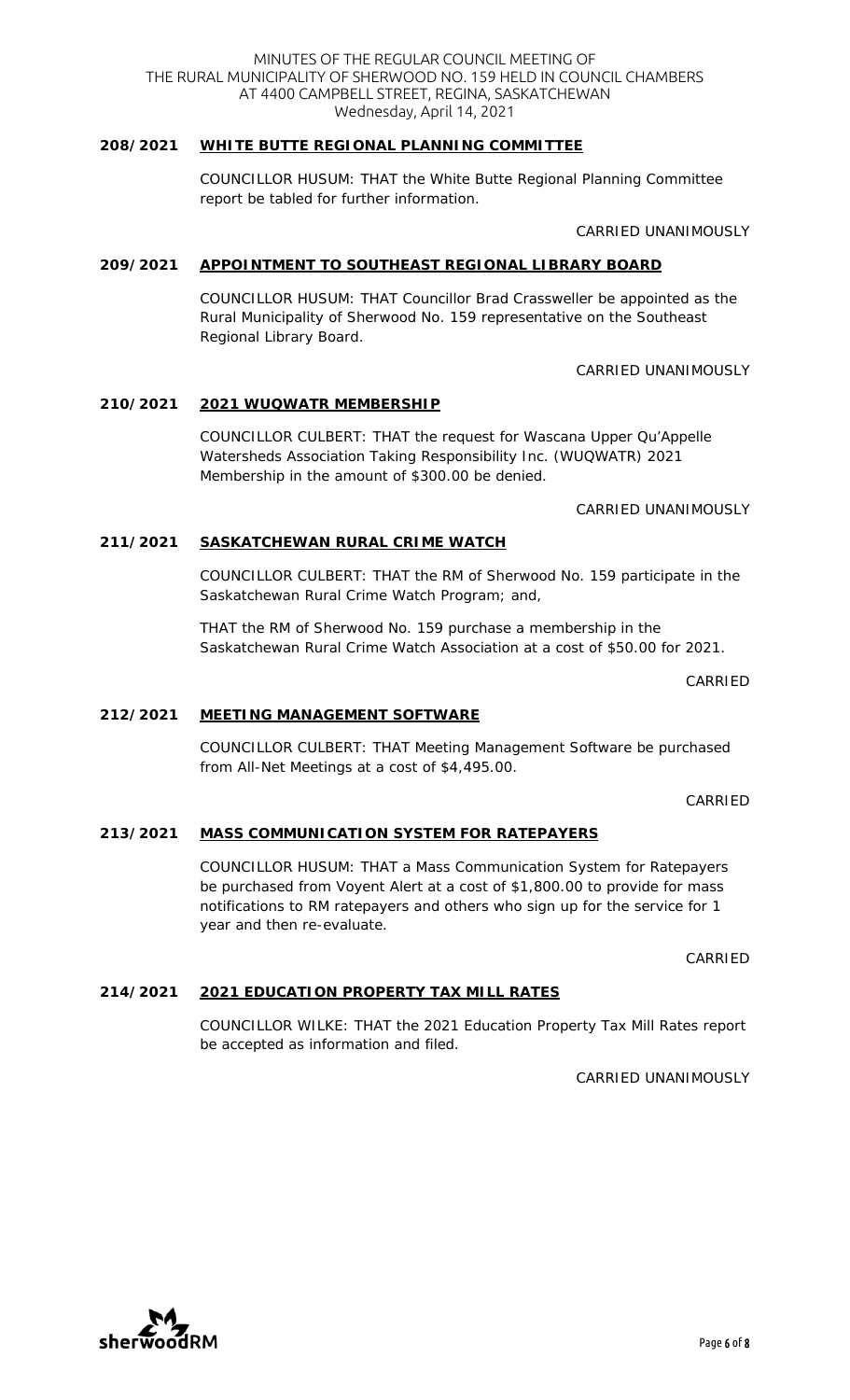### **215/2021 COMMUNICATIONS**

COUNCILLOR HUSUM: THAT the following correspondence be accepted as information and filed:

- 1. Prairie Central District for Sport, Culture and Recreation March 9, 2021 E-News
- 2. Prairie Central District for Sport, Culture and Recreation March 23, 2021 E-News
- 3. Municipal Hail Continues to Help Save Lives Across Saskatchewan with Renewed Gift to STARS
- 4. March 25, 2021 SARM News Release Canada Water Agency Concerns SARM
- 5. Saskatchewan Safety Council Notice of Annual General Meeting
- 6. April 7, 2021 SARM News Release SARM Responds to Provincial Budget

CARRIED UNANIMOUSLY

#### **216/2021 RECESS**

COUNCILLOR HUSUM: THAT this meeting recess at 7:47 p.m.

CARRIED UNANIMOUSLY

#### **RECONVENE**

REEVE OAKLEY-PAUL: THAT this meeting reconvene into regular session at 7:59 p.m.

#### **217/2021 CLOSED SESSION**

COUNCILLOR HUSUM: THAT this meeting go into closed session at 7:59 p.m.

CARRIED UNANIMOUSLY

#### **218/2021 RECONVENE**

COUNCILLOR REIGER: THAT this meeting go into regular session at 10:00 p.m.

CARRIED UNANIMOUSLY

#### **219/2021 MEETING EXTENSION**

COUNCILLOR HUSUM: THAT this meeting be extended until business is completed.

CARRIED UNANIMOUSLY

#### **220/2021 CLOSED SESSION**

COUNCILLOR HUSUM: THAT this meeting go into closed session at 10:00 p.m.

CARRIED UNANIMOUSLY

#### **221/2021 RECONVENE**

COUNCILLOR HUSUM: THAT this meeting go into regular session at 12:04 a.m.